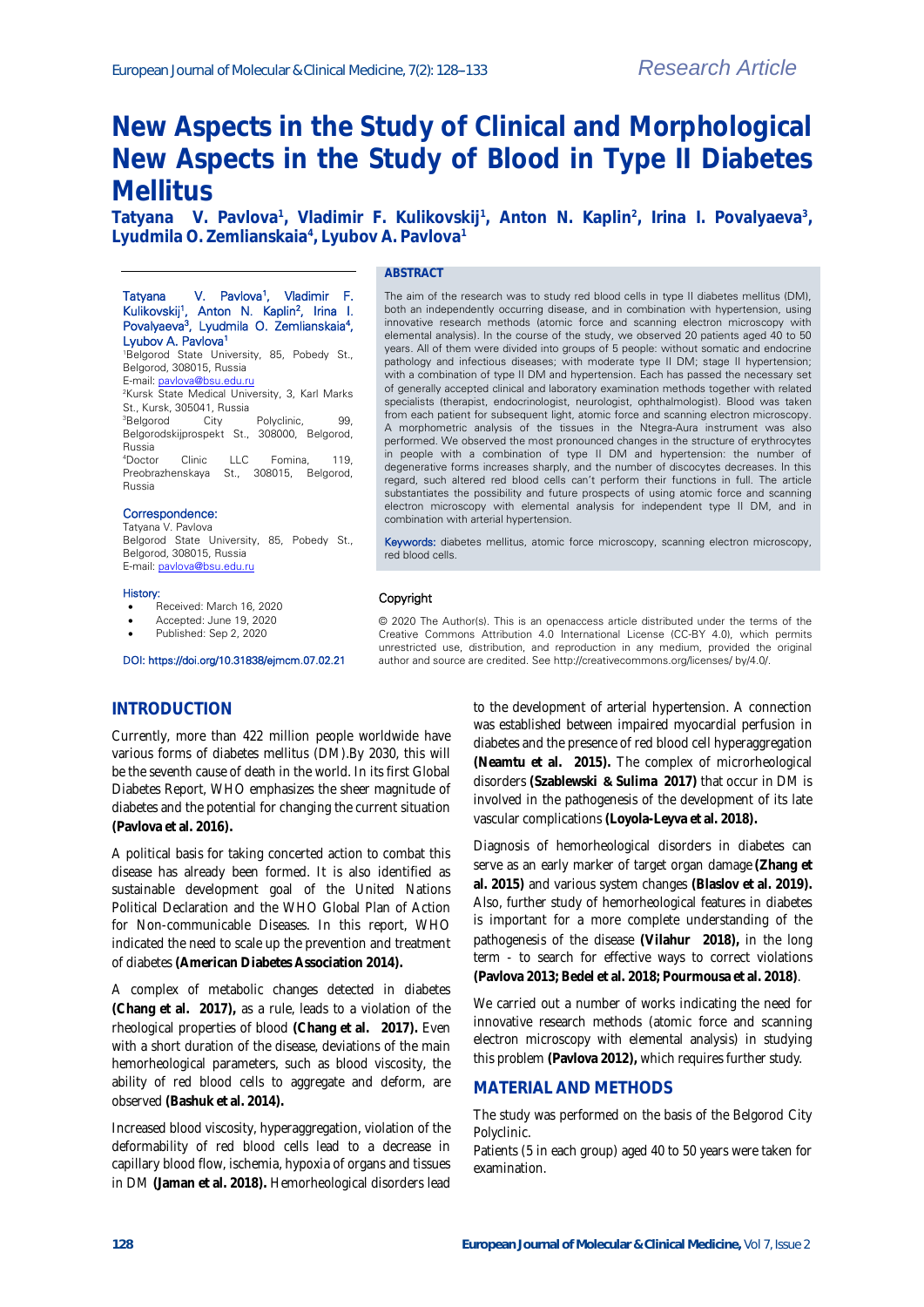Each has passed the necessary set of generally accepted clinical and laboratory examination methods together with related specialists (therapist, endocrinologist, neurologist, ophthalmologist).The recipients were presented as follows: a group of people without somatic and endocrine pathology and infectious diseases; with type II DM of moderate severity (fasting glycemia increased to 14 mmol/l, daily glucosuria did not exceed 40 g/l, ketosis or ketoacidosis occasionally developed, were revealed diabetic angioneuropathies of various localization and functional stages); stage II hypertension (established on the basis of blood pressure and the presence of changes in one or more target organs); group of patients with a combination of type II DM and hypertension.

Blood was taken for atomic force and scanning electron microscopy. After that, samples were prepared consisting of a suspension of red blood cells, previously washed from plasma. To perform atomic force microscopy, they were placed on a defatted glass slide for immunohistochemical analysis and then in a wet Ntegra-Aura chamber for scanning. Using this method allows, in addition to reducing the time of the study itself, to obtain scans of cells with high resolution, without disrupting their vital functions, shape and native size **(Baro & Reifenberger 2012).**

A morphometric analysis was performed at Ntegra-Aura device. In addition, the samples were viewed in scanning

electron microscopes: «FE1 Quanta 200 3D» and «FE1 Quanta 600 FEG» without further processing.

Elemental analysis (oxygen, carbon, phosphorus, calcium, magnesium, iron, nitrogen, aluminum, sodium, and sulfur) was performed using a detector for recording characteristic x-ray spectra «EPAX» company that was integrated with a scanning electron microscope «Quanta 600 FEG». It was based on the occurrence of continuous fluorescence radiation during the bombardment of the studied samples by a beam of primary x-rays. The sensitivity of the method was 0.1-0.3%, depending on the type of atoms.

In the statistical analysis of the material, the calculation of intensive and extensive indicators of average values was carried out, the reliability of the differences between the average and relative values was determined by the Student criterion. The result was considered reliable at p <0.05.

### **RESULTS AND DISCUSSION**

Analyzing the data of scanning electron microscopy in a group of practically healthy people, we obtained data on the state of red blood cells. So, the average indicators of their sizes amounted to 7.72  $\pm$  0.48 µm. The largest percentage of the red blood cell population was represented by normocytes (68.40  $\pm$  1.43%), microcytes amounted to 14.30  $± 1.32\%$ , macrocytes - 16.40  $± 0.13\%$  (Table 1).

| Table 1: The ratio of the types of red blood cells (in size) |  |
|--------------------------------------------------------------|--|
|                                                              |  |

|                      | Proportional cell content (% of total) |                      |                               |                               |
|----------------------|----------------------------------------|----------------------|-------------------------------|-------------------------------|
| <b>Redbloodcells</b> | Healthy                                | <b>DMII</b>          | Hypertension                  | DM II +hypertension           |
|                      | $(n=5)$                                | $(n=5)$              | $(n=5)$                       | $(n=5)$                       |
| Microcytes           | $14.30 \pm 1.32$                       | $19.40 \pm 3.20$ *** | $15.10 \pm 2.28$              | $12.30 \pm 3.28$ <sup>*</sup> |
| Normocytes           | $68.40 \pm 1.43$                       | $55.50 + 1.45$       | $54.90 \pm 3.21$              | $57.60 \pm 1.23$              |
| Macrocytes           | $16.40 \pm 0.13$                       | $23.30 \pm 1.08$ *** | $27.20 \pm 0.88$ <sup>*</sup> | $26.10 \pm 0.27$              |
| Megalocytes          | $1.20 \pm 0.28$                        | $3.20 \pm 0.08$ ***  | $5.20 \pm 0.12^*$             | $5.40 \pm 0.08$               |

Note. \* - p <0.05when compared with healthy people

\*\* - p <0.05 when compared DM II with patients with GB

The diameter of the cells was: microcytes -  $6.1 \pm 0.09 \mu m$ , normocytes - 7.3  $\pm$  0.10µm, macrocytes - 9.5  $\pm$  0.09µm (Fig. 1). The prevalence of discocytes was shown -  $88.67 \pm 2.44\%$ . When studying the surface of red blood cells using atomic force microscopy, it was found that the depth of their cavity,

calculated by studying the profile of the cell, was  $0.25 \pm 0.06$ m. When calculating the ratio of the diameter of the red blood cell to the size of the cavity, this value was  $21.5 \pm 2.3$ units.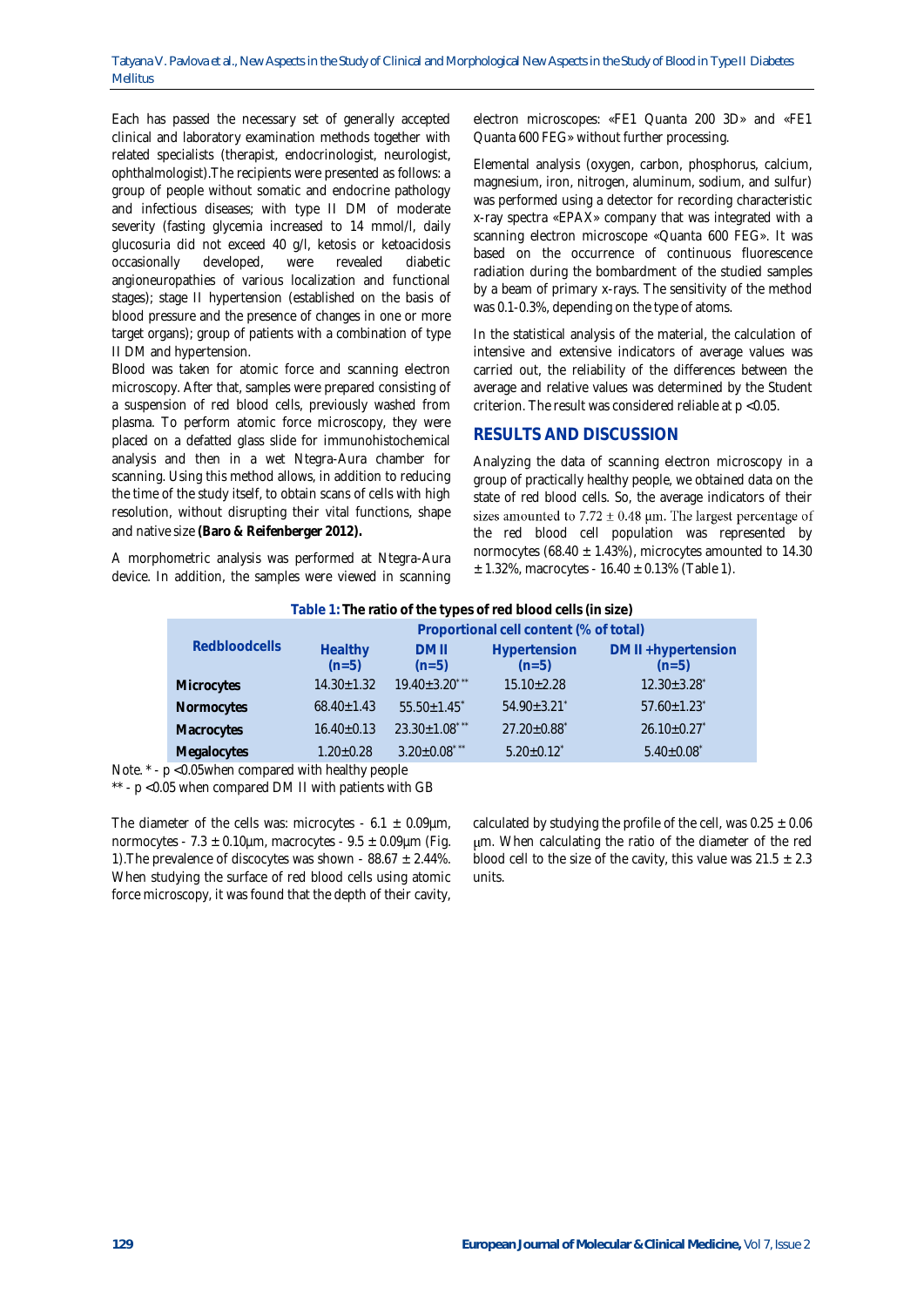Tatyana V. Pavlova et al., New Aspects in the Study of Clinical and Morphological New Aspects in the Study of Blood in Type II Diabetes Mellitus



**Figure 1: Red blood cells in a group of healthy people. Fig. A - Normocytes are mainly observed (SEM, x15000). Fig. B - The structure of the pores is not broken (3D image, atomic force microscopy).**

The results of hemoscanning showed that in individuals with type II DM and hypertension the following changes were observed, most pronounced when these two pathologies were combined.Anisocytosis was expressed, which manifests itself in the direction microcytosis and

macrocytosis. The number of discocytes significantly decreases, while the number of reversibly altered transient and especially degenerative forms, on the contrary, increased (Table 2).

| Table 2: The ratio of the types of red blood cells |                                        |                               |                               |                                     |
|----------------------------------------------------|----------------------------------------|-------------------------------|-------------------------------|-------------------------------------|
| Red blood cells                                    | Proportional cell content (% of total) |                               |                               |                                     |
|                                                    | Healthy<br>$(n=5)$                     | <b>DMII</b><br>$(n=5)$        | Hypertension<br>$(n=5)$       | $DMII +$<br>hypertension<br>$(n=5)$ |
| <b>Discocytes</b>                                  | $88.67 \pm 2.44$                       | $70.30 \pm 0.92$ <sup>*</sup> | $73.30 \pm 2.92$ <sup>*</sup> | $72.03 \pm 0.62$ <sup>*</sup>       |
| Reversiblymodified<br>(transient)                  | $11.00 \pm 2.39$                       | $18.52 \pm 1.06$              | $20.02 + 1.14$ <sup>*</sup>   | $23.91 \pm 1.05$ <sup>*</sup>       |
| Irreversiblymodified<br>(prehemolytic)             | $0.17 \pm 0.17$                        | $8.18 \pm 0.48$ ***           | $5.18 \pm 0.51$ <sup>*</sup>  | $9.11 \pm 0.42$ <sup>*</sup>        |
| Degenerativeforms                                  | $0.33 \pm 0.21$                        | $4.00 \pm 0.35$ ***           | $2.50 \pm 0.30^*$             | $4.08 \pm 0.31$                     |

Note.  $*$  -  $p$  <0.05 when compared with healthy people

\*\* - p <0.05 when compared DM II with patients with GB

Secondary absolute erythrocytosis was detected. Poikilocytosis with a change in the shape of red blood cells was observed periodically. Ovalocytes appear. The number of echinocytes increased. The number of prehemolytic forms is increasing. The cells were closely connected with each other with the help of spines, which made it possible to slow down the blood flow with the subsequent formation of a blood clot, which is especially typical for DM (Fig. 2).



**Figure 2: Red blood cells in the group with type II DM. Fig. A -Stasis and sludge cells. Normocytes are mainly observed. A large number of microcytes. Outgrowths on the cytolemma(SEM, x6000). Fig. B. -Violation of the pore structure (3D image, atomic force microscopy).**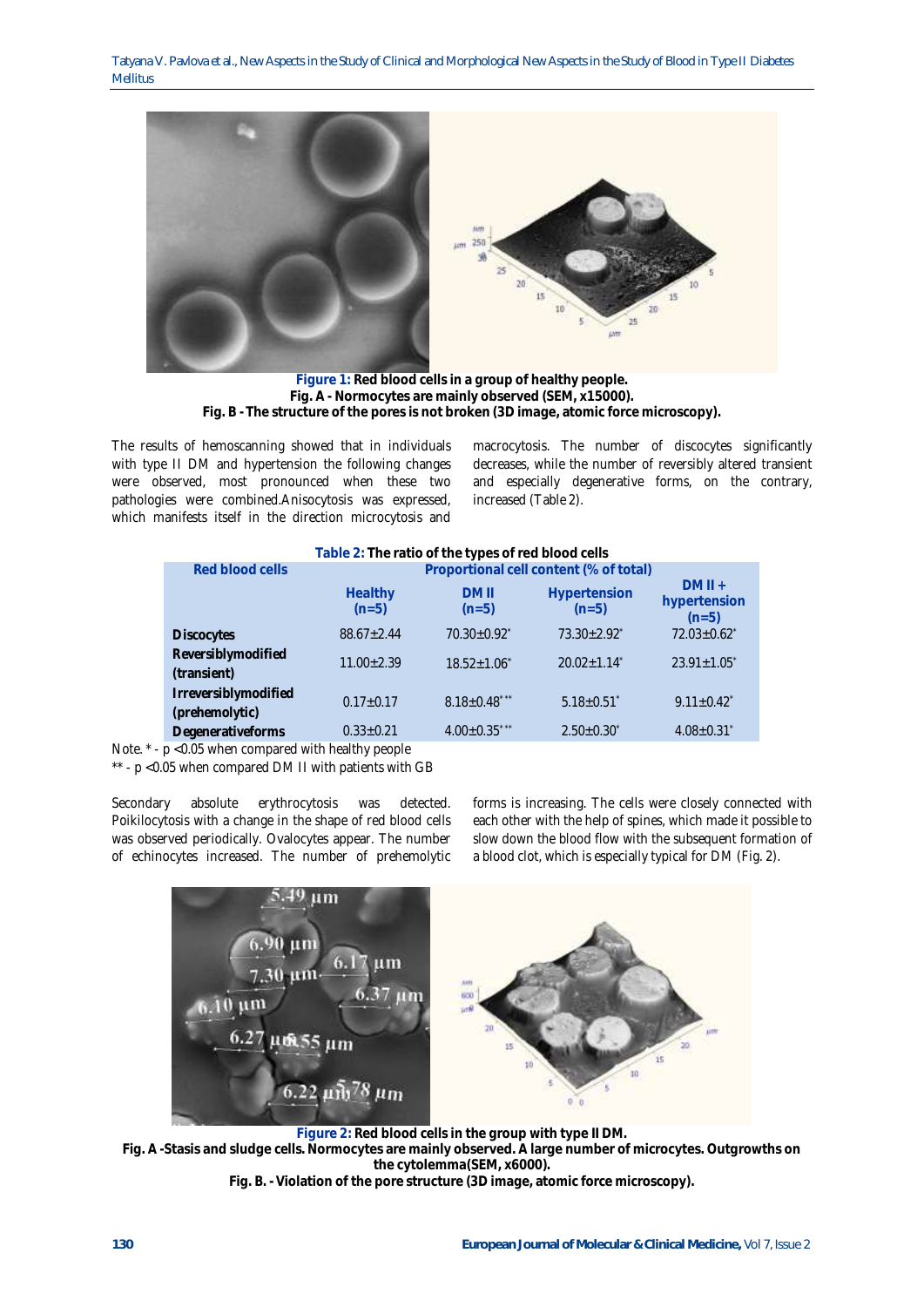The erythrocytes of patients with hypertension, according to hemoscanning data, were also represented mainly by the size and shape of erythrocytes. The number of macrocytes and megalocytes increased (compared with the group of practically healthy individuals), pronounced poikilocytosis

was observed with the appearance of prehemolytic and degenerative forms.On the cytoplasmic membrane of erythrocytes, outgrowths of various sizes and pore structure disturbances were revealed (Fig. 3).



**Figure 3: Red blood cells in the group of patients with GB.**

**Fig. A - Normocytes are mainly observed. Cells increase in diameter. A change in their forms appears. The depth of the discocyte cavity is significantly increased. Outgrowths on the cytolemma of various sizes (SEM, x12000). Fig. B. - The structure of the pores is broken (3D image, atomic force microscopy).**

When studying the surface of erythrocytes, it was revealed that the depth of the discocyte cavity in type II DM was 0.29  $\pm$  0.08 µm, hypertension - 0.16  $\pm$  0.07 µm, and in the combined version - 0.20  $\pm$  0.04 µm. When studying the ratio of the diameter of the red blood cell to the size of the cavity,

it was shown that this indicator increased with hypertension and a combination of type II DM and hypertension (Fig. 4), due to an increase in the number of macrocytes and the depth of the cavity.



**Figure 4: Red blood cells in a group of patients with a combination of type II DM and hypertension. Fig. A - Stasis and sludge cells. The shape of part of the cells is changed. Degenerative forms appear. Outgrowths on the cytolemma of various sizes. Their number is increasing (SEM, x12000). Fig. B. - The structure of the pores is broken (3D image, atomic force microscopy).**

According to the results of atomic force and scanning electron microscopy with elemental analysis, we were able to establish the proportional content of atoms of various

chemical elements in the erythrocytes of patients of each of the studied groups (Table 3).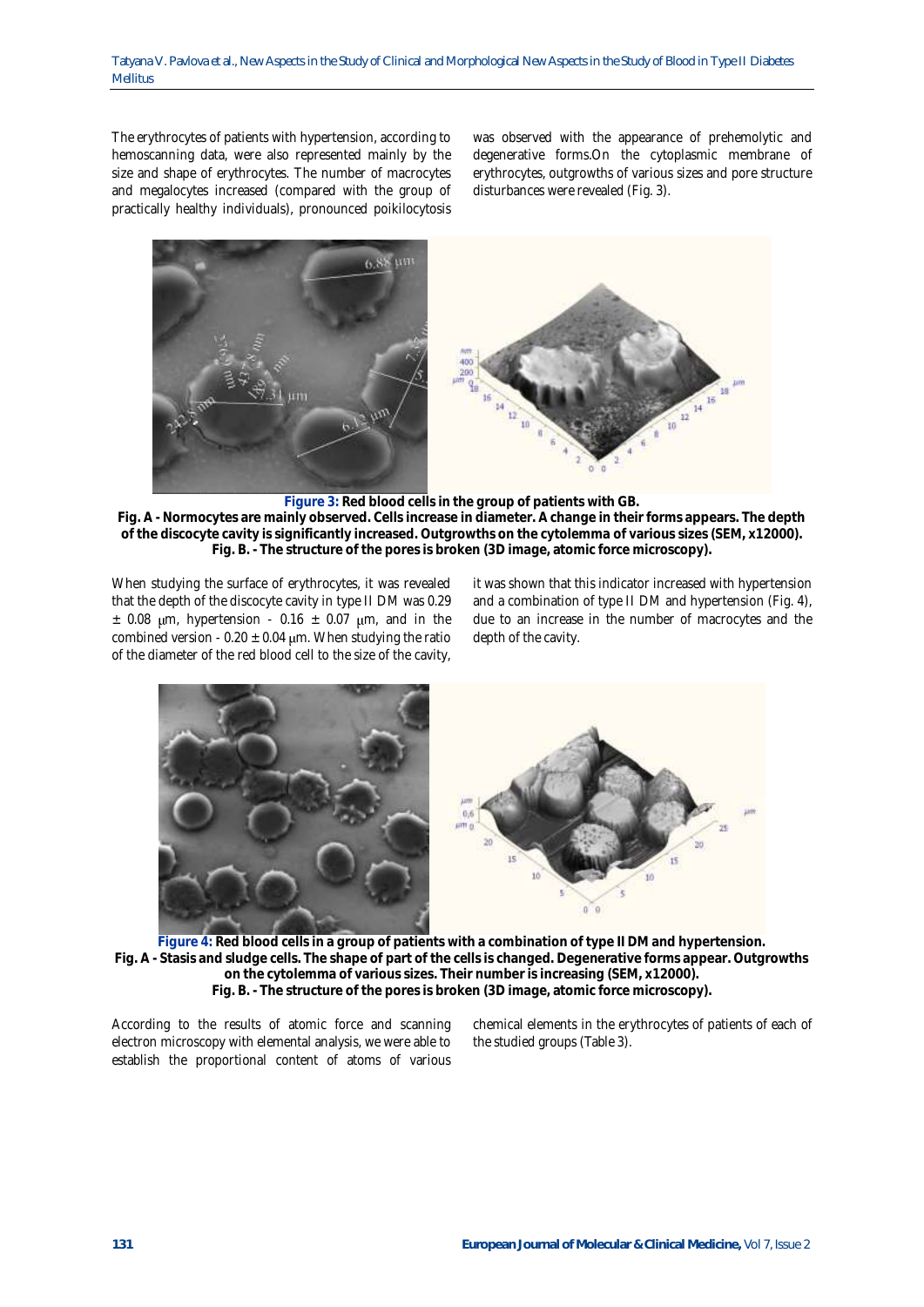Tatyana V. Pavlova et al., New Aspects in the Study of Clinical and Morphological New Aspects in the Study of Blood in Type II Diabetes Mellitus

| Table 3: Proportional atomic composition of red blood cells |           |                                                                              |                             |                |                       |
|-------------------------------------------------------------|-----------|------------------------------------------------------------------------------|-----------------------------|----------------|-----------------------|
|                                                             | Flement   | Proportional atomic content of an element (in% of the total number of atomic |                             |                |                       |
|                                                             |           | contents in an erythrocyte)                                                  |                             |                |                       |
|                                                             |           | Healthy                                                                      | <b>DMII</b>                 | Hypertension   | $DMII +$              |
|                                                             |           | $(n=5)$                                                                      | $(n=5)$                     | $(n=5)$        | hypertension( $n=5$ ) |
|                                                             | C         | $46.88 + 0.10$                                                               | $49.43 + 0.08$              | $47.64 + 0.12$ | $50.11 + 0.25$        |
|                                                             | N         | $20.42 + 0.48$                                                               | $18.66 + 1.56$              | $18.50 + 2.98$ | $20.23 + 3.12$        |
|                                                             | $\Omega$  | $18.37 + 0.03$                                                               | $14.34 + 0.03$ <sup>*</sup> | $15.23 + 0.25$ | $13.37 + 0.08$        |
|                                                             | <b>Na</b> | $3.11 + 0.02$                                                                | $2.69 + 0.02$ **            | $4.85 + 0.04$  | $4.56 + 0.05$         |
|                                                             | S         | $0.79 + 0.07$                                                                | $1.38 + 0.02$               | $1.23 + 0.02$  | $0.37 + 0.03$         |
|                                                             | C1        | $5.33 + 1.01$                                                                | $5.76 + 0.20$ **            | $7.44 + 0.07$  | $6.65 + 0.02$         |
|                                                             | K         | $2.88 + 0.03$                                                                | $2.67 + 0.06$               | $1.87 + 0.05$  | $1.69 + 0.05$         |
|                                                             | Others    | $2.11 + 0.44$                                                                | $3.00 + 0.04$               | $2.32 + 0.20$  | $2.44 + 0.29$         |

Note. \* - p <0.05 when DM II compared with healthy people \*\* - p <0.05 when compared DM II with patients with GB

The results of the elemental composition of erythrocytes showed that the differences in the content of carbon, sodium, sulfur, and potassium in the erythrocytes of patients of different groups were insignificant and varied within rather narrow limits. A significant decrease in the content of oxygen atoms compared with a group of people without somatic and endocrine pathology and infectious diseases (18.37  $+$  0.03) was recorded in the group with type II DM (14.34 + 0.03). Such a change can lead to a decrease in the amount of oxygen given to tissues and, consequently, to their ischemia, hypoxia of organs.

It should also be noted a decrease in the content of sodium atoms and an increase in the content of chlorine atoms in red blood cells with type II DM (in comparison with the red blood cells of patients with hypertension).The cause of this phenomenon may be acidosis developing in diabetes, as well as a violation of the activity of sodium-potassium ATPase. In this case, there is a transition of chlorine to red blood cells from plasma and the leveling of the content of this anion between them, and the amount of intracellular sodium decreases due to a change in the work of the above enzyme.

# **CONCLUSION**

Thus, the metabolic changes detected in diabetes do lead to a violation of the rheological properties of bloodin particular due to changes in the size, shape and elemental composition of red blood cells.All this can lead to ischemia and hypoxia of tissues and organs.

The use of light, electron and atomic force microscopy, as well as the study of the elemental composition of red blood cells in various pathologies, in particular diabetes and hypertension, in the futuremay change the scientists' views on their pathogenesis, as well as on the diagnosis and correction of changes.

## **CONFLICT OF INTEREST**

None

# **REFERENCES**

- 1. Pavlova, T.V., Kulikovsky, V.F., Pavlova, L.A. 2016. Clinical and experimental morphology. - Moscow: LLC "Medical information Agency", 256.
- 2. American Diabetes Association, 2009. Standards of medical care in diabetes-2009. Diabetes care, 32(Suppl 1), p.S13.
- 3. [Chang, H.Y.,](https://www.ncbi.nlm.nih.gov/pubmed/?term=Chang%20HY%5BAuthor%5D&cauthor=true&cauthor_uid=28746858) [Li, X.,](https://www.ncbi.nlm.nih.gov/pubmed/?term=Li%20X%5BAuthor%5D&cauthor=true&cauthor_uid=28746858) [Karniadakis, G.E.](https://www.ncbi.nlm.nih.gov/pubmed/?term=Karniadakis%20GE%5BAuthor%5D&cauthor=true&cauthor_uid=28746858) 2017. Modeling of biomechanics and biorheology of red blood cells in type 2 diabetes mellitus. Biophysical Journal, 113(2); 481 490.https://doi.org/[10.1016/j.bpj.2017.06.015](https://dx.doi.org/10.1016%2Fj.bpj.2017.06.015)
- 4. Pavlova, T.V., Prashchayeu, K., Pozdnyakova, N., Bashuk, V., Selivanova, A. 2013. Erythrocytes as target cells of diabetes types I and II. Virchows Archiv. The European Journal of Pathology. 25th European Congress of Pathology. European Society of Pathology, 157-158.
- 5. Bashuk, V.V., Pavlova, T.V., Praschayev, K.I., Chaplygina, M.A., Selivanova, A.V., Syrceva, I.S. 2014. Morphological and morphofunctional red blood cells comprising the group of healthy subjects. Fundamental research, 4(2); 242-245.
- 6. Jaman, M.S., Rahman, M.S., Swarna, R.R., Mahato, J., Miah, M.M., et al. 2018. Diabetes and red blood cell parameters. Ann ClinEndocrinolMetabol, 2: 001-009. https://doi.org/10.29328/journal.acem.1001004
- 7. [Neamtu, M.C.,](https://www.ncbi.nlm.nih.gov/pubmed/?term=Neam%C5%A2u%20MC%5BAuthor%5D&cauthor=true&cauthor_uid=25826504) Craitoiu, S, [Avramescu, E.T.](https://www.ncbi.nlm.nih.gov/pubmed/?term=Avramescu%20ET%5BAuthor%5D&cauthor=true&cauthor_uid=25826504), [Margina,](https://www.ncbi.nlm.nih.gov/pubmed/?term=Margin%C4%83%20DM%5BAuthor%5D&cauthor=true&cauthor_uid=25826504)  [D. M.,](https://www.ncbi.nlm.nih.gov/pubmed/?term=Margin%C4%83%20DM%5BAuthor%5D&cauthor=true&cauthor_uid=25826504) [Bacanoiu, M.V.](https://www.ncbi.nlm.nih.gov/pubmed/?term=B%C4%83c%C4%83noiu%20MV%5BAuthor%5D&cauthor=true&cauthor_uid=25826504), [Turneanu,](https://www.ncbi.nlm.nih.gov/pubmed/?term=Turneanu%20D%5BAuthor%5D&cauthor=true&cauthor_uid=25826504)  [D.](https://www.ncbi.nlm.nih.gov/pubmed/?term=Turneanu%20D%5BAuthor%5D&cauthor=true&cauthor_uid=25826504), [DanciulescuMiulescu R.](https://www.ncbi.nlm.nih.gov/pubmed/?term=D%C4%83nciulescu%20Miulescu%20R%5BAuthor%5D&cauthor=true&cauthor_uid=25826504), 2015. The prevalence of the red cell morphology changes in patients with type 2 diabetes mellitus. Rom J Morphol Embryol, 56(1); 183-189.
- 8. [Szablewski, L.,](https://www.ncbi.nlm.nih.gov/pubmed/?term=Szablewski%20L%5BAuthor%5D&cauthor=true&cauthor_uid=27768581) [Sulima, A.](https://www.ncbi.nlm.nih.gov/pubmed/?term=Sulima%20A%5BAuthor%5D&cauthor=true&cauthor_uid=27768581) 2017. The structural and functional changes of blood cells and molecular components in diabetes mellitus. Biologicalchemistry, 398(4); 411-42[3.https://doi.org/10.1515/hsz-2016-](https://doi.org/10.1515/hsz-2016-0196) [0196.](https://doi.org/10.1515/hsz-2016-0196)
- 9. [Loyola-Leyva, A.,](https://www.ncbi.nlm.nih.gov/pubmed/?term=Loyola-Leyva%20A%5BAuthor%5D&cauthor=true&cauthor_uid=29145008) [Loyola-Rodriguez, J.P.,](https://www.ncbi.nlm.nih.gov/pubmed/?term=Loyola-Rodr%C3%ADguez%20JP%5BAuthor%5D&cauthor=true&cauthor_uid=29145008) [Atzori, M.](https://www.ncbi.nlm.nih.gov/pubmed/?term=Atzori%20M%5BAuthor%5D&cauthor=true&cauthor_uid=29145008), [Gonzalez, F.](https://www.ncbi.nlm.nih.gov/pubmed/?term=Gonz%C3%A1lez%20FJ%5BAuthor%5D&cauthor=true&cauthor_uid=29145008) 2018. Morphological changes in erythrocytes of people with type 2 diabetes mellitus evaluated with atomic force microscopy: A brief review.Micron, 105: 11-17. <https://doi.org/10.1016/j.micron.2017.11.001>